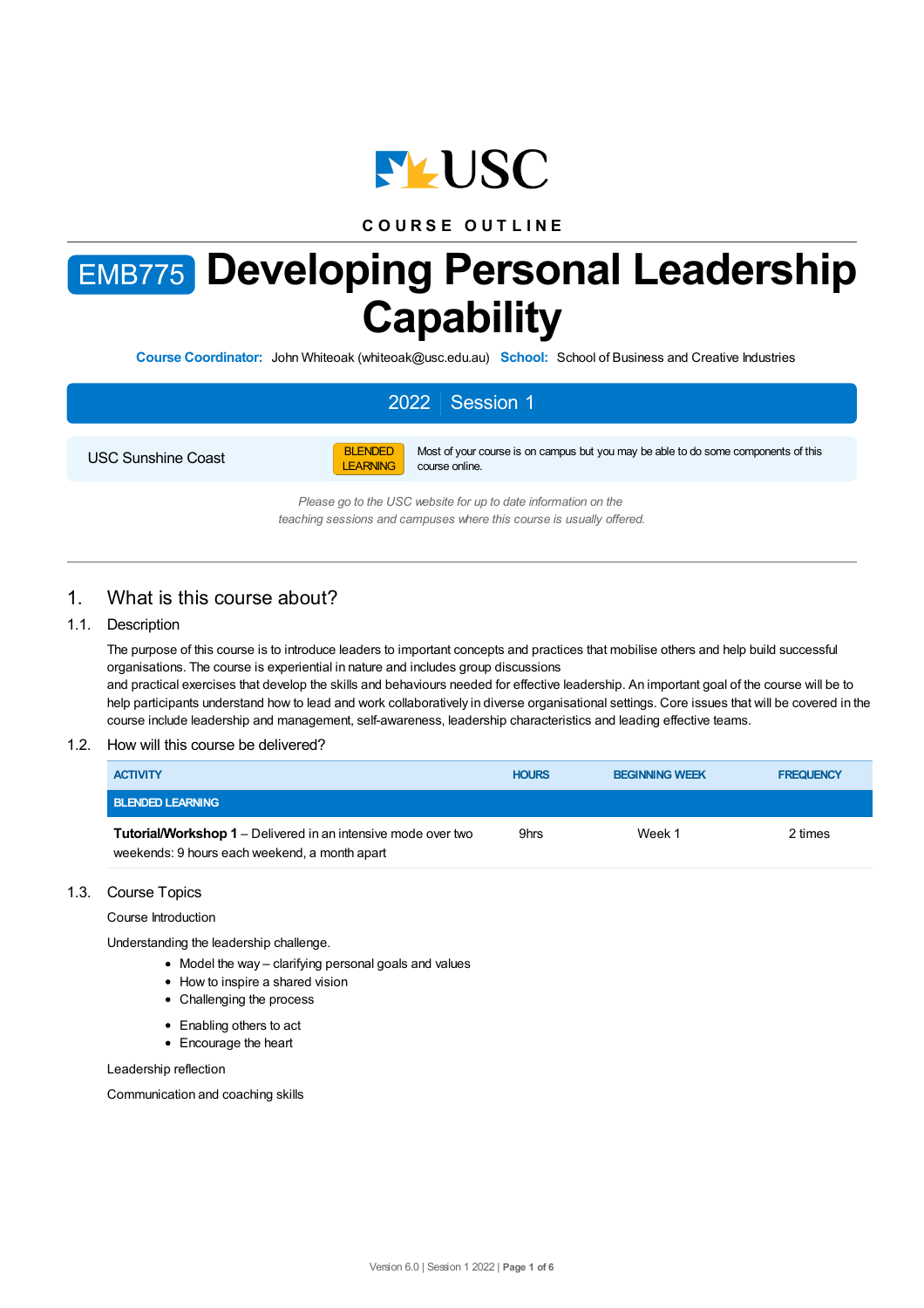# 2. What level is this course?

## 700 Level (Specialised)

Demonstrating a specialised body of knowledge and set of skills for professional practice or further learning. Advanced application of knowledge and skills in unfamiliar contexts.

# 3. What is the unit value of this course?

6 units

# 4. How does this course contribute to my learning?

|                  | <b>COURSE LEARNING OUTCOMES</b>                                                                                        | <b>GRADUATE QUALITIES</b>                                                 |  |
|------------------|------------------------------------------------------------------------------------------------------------------------|---------------------------------------------------------------------------|--|
|                  | On successful completion of this course, you should be able to                                                         | Completing these tasks<br>successfully will contribute to<br>you becoming |  |
|                  | Describe, and critically analyse personal leadership style using contemporary approaches to<br>leadership development. | Creative and critical thinker                                             |  |
| $\overline{2}$   | Describe, discuss and reflect on personal areas for leadership development.                                            | Empowered                                                                 |  |
| $\left(3\right)$ | Explain and expand on how personal leadership style can be developed and improved.                                     | Engaged                                                                   |  |
| $\overline{4}$   | Analyse personal approach to leading effectively in contemporary organisations using experiential<br>activities.       | Ethical                                                                   |  |

# 5. Am Ieligible to enrol in this course?

Refer to the USC [Glossary](https://www.usc.edu.au/about/policies-and-procedures/glossary-of-terms-for-policy-and-procedures) of terms for definitions of "pre-requisites, co-requisites and anti-requisites".

# 5.1. Pre-requisites

Enrolled in Program BU791

5.2. Co-requisites

Not applicable

## 5.3. Anti-requisites

MBA725 or MGT702

## 5.4. Specific assumed prior knowledge and skills (where applicable)

Not applicable

# 6. How am Igoing to be assessed?

6.1. Grading Scale

Standard Grading (GRD)

High Distinction (HD), Distinction (DN), Credit (CR), Pass (PS), Fail (FL).

# 6.2. Details of early feedback on progress

In the week three feedback is available of a draft copy of your journal.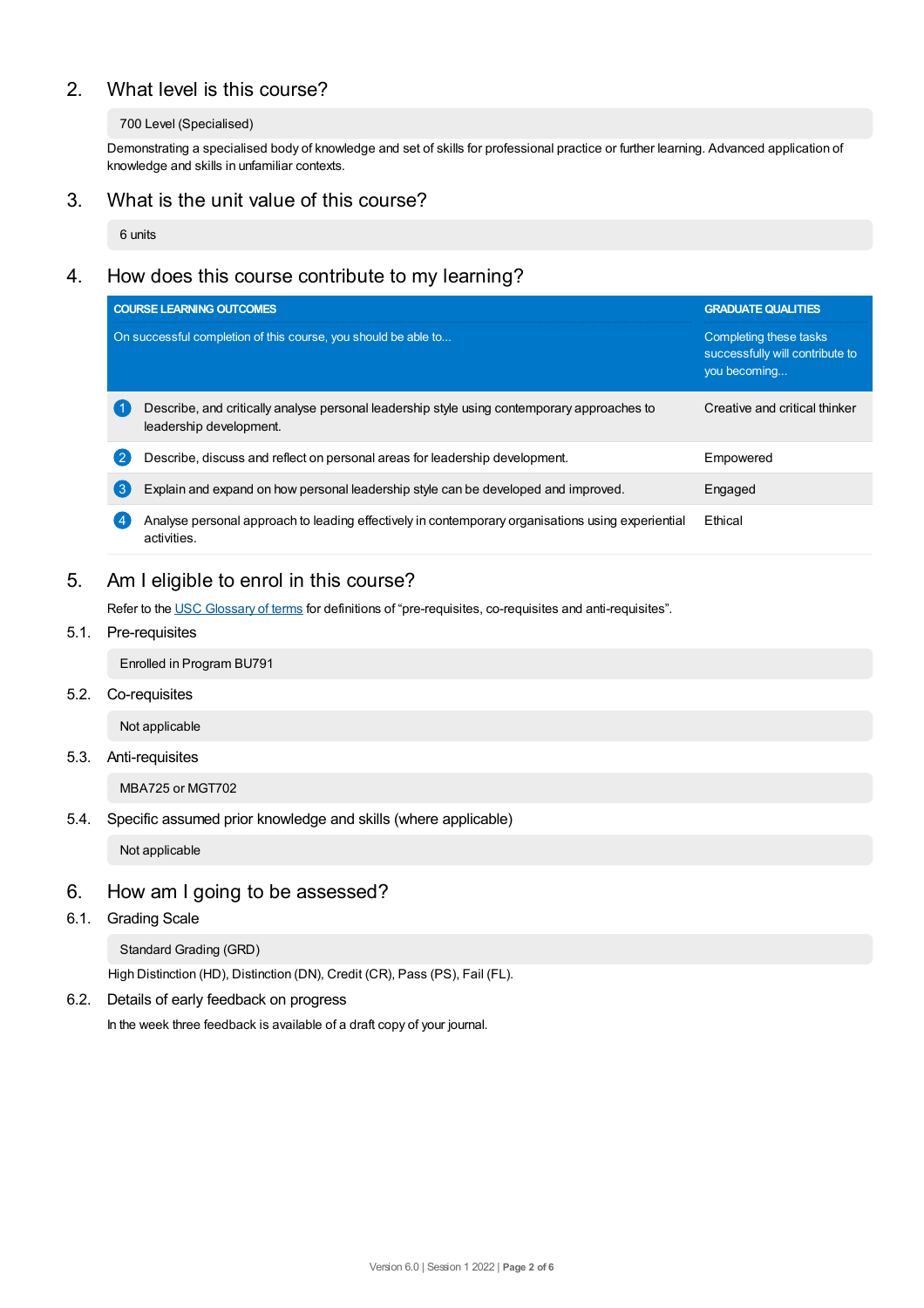## 6.3. Assessment tasks

| <b>DELIVERY</b><br><b>MODE</b> | <b>TASK</b><br>NO. | <b>ASSESSMENT</b><br><b>PRODUCT</b> | <b>INDIVIDUAL</b><br><b>OR GROUP</b> | <b>WEIGHTING</b><br>$\frac{9}{6}$ | <b>WHAT IS THE</b><br><b>DURATION /</b><br>LENGTH?                                 | <b>WHEN SHOULD I</b><br><b>SUBMIT?</b> | <b>WHERE SHOULD I</b><br><b>SUBMIT IT?</b>                      |
|--------------------------------|--------------------|-------------------------------------|--------------------------------------|-----------------------------------|------------------------------------------------------------------------------------|----------------------------------------|-----------------------------------------------------------------|
| All                            | $\mathbf{1}$       | Journal                             | Individual                           | 40%                               | Written and/or<br>equivalent<br>visual or<br>recorded<br>content of<br>2000 words. | Refer to Format                        | Online Assignment<br>Submission with<br>plagiarism check        |
| All                            | 2                  | Oral                                | Individual                           | 20%                               | 10 minutes                                                                         | Refer to Format                        | In Class                                                        |
| All                            | 3                  | Portfolio                           | Individual                           | 40%                               | 2,000 words                                                                        | Refer to Format                        | <b>Online Assignment</b><br>Submission with<br>plagiarism check |

## **All - Assessment Task 1:** Leadership Journal

| <b>GOAL:</b>     | The goal of this assignment is for you to develop a stronger awareness of your personal leadership style and explain<br>underlying areas that may influence your current behaviour as leaders.                                            |                                                                                                                  |                                     |  |  |
|------------------|-------------------------------------------------------------------------------------------------------------------------------------------------------------------------------------------------------------------------------------------|------------------------------------------------------------------------------------------------------------------|-------------------------------------|--|--|
| <b>PRODUCT:</b>  | Journal                                                                                                                                                                                                                                   |                                                                                                                  |                                     |  |  |
| <b>FORMAT:</b>   | Submit: 21st of Feb 2022<br>The leadership self-analysis journal requires you to reflect on your current leadership<br>strengths and weakness and complete a reflective journal that integrates activities and<br>experiential exercises. |                                                                                                                  |                                     |  |  |
|                  |                                                                                                                                                                                                                                           |                                                                                                                  |                                     |  |  |
| <b>CRITERIA:</b> | No.                                                                                                                                                                                                                                       |                                                                                                                  | <b>Learning Outcome</b><br>assessed |  |  |
|                  | 1                                                                                                                                                                                                                                         | Evidence PD activities have been attempted during the course with personal<br>implications/learnings articulated | (2)                                 |  |  |
|                  | 2                                                                                                                                                                                                                                         | Depth of reflection around personal leadership strengths and weaknesses                                          | $\left\lceil 3 \right\rceil$        |  |  |
|                  | 3                                                                                                                                                                                                                                         | Vision and values developed and well-articulated                                                                 | $\left( 4 \right)$                  |  |  |
|                  | 4                                                                                                                                                                                                                                         | Reflection on the five practices of the leadership challenge                                                     |                                     |  |  |
|                  | 5                                                                                                                                                                                                                                         | Creativity of presentation                                                                                       | $\mathbf{2}$                        |  |  |
|                  |                                                                                                                                                                                                                                           |                                                                                                                  |                                     |  |  |

# **All - Assessment Task 2:** Presentation

| <b>GOAL:</b>    | The goal of this assessment is to encourage you to behave charismatically and develop skills in presenting to a group.          |
|-----------------|---------------------------------------------------------------------------------------------------------------------------------|
| <b>PRODUCT:</b> | Oral                                                                                                                            |
| <b>FORMAT:</b>  | Submit: Last day of class. You are required to deliver a 10-minute inspirational presentation on a leadership related<br>topic. |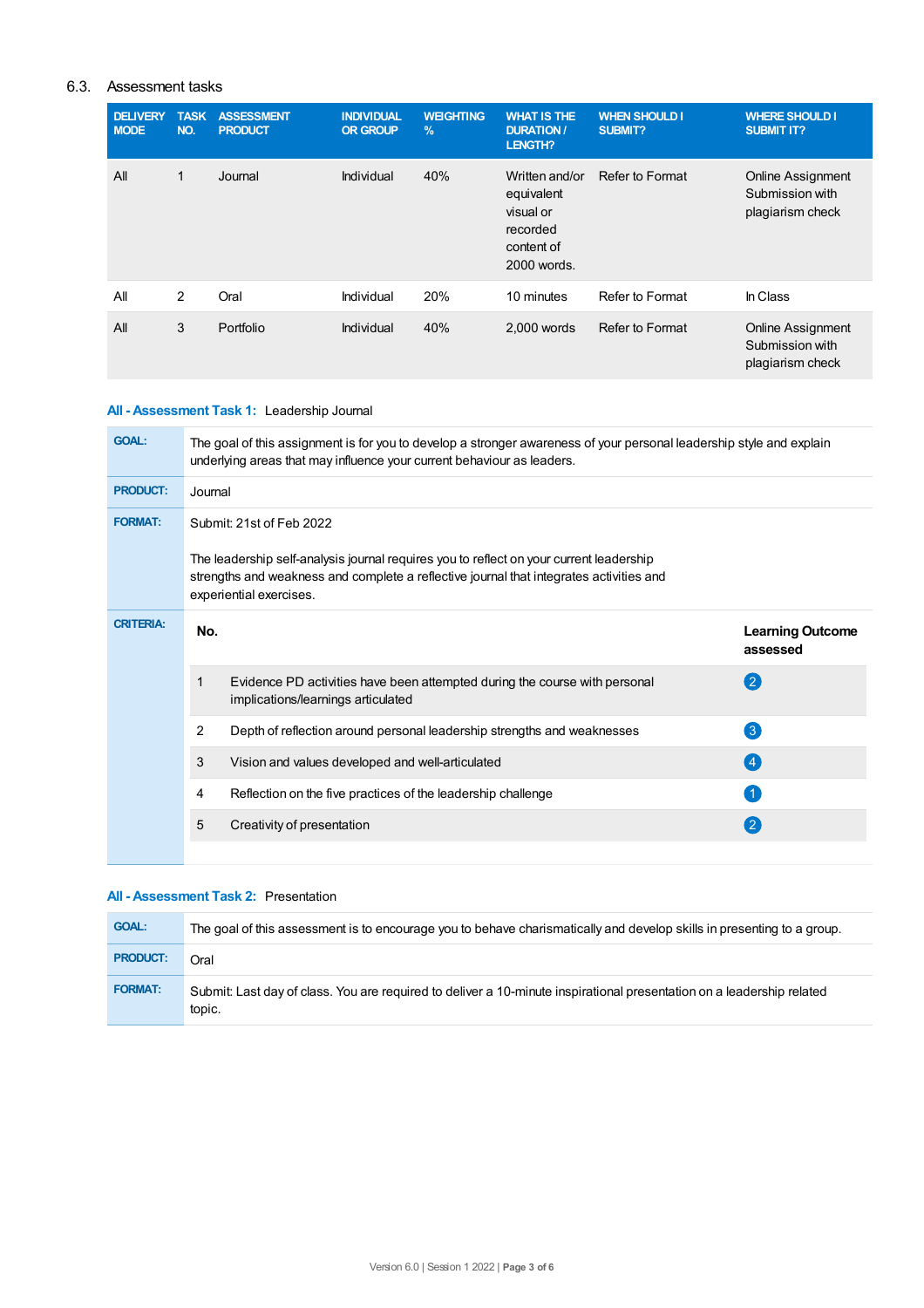| <b>CRITERIA:</b> | No. | <b>Learning Outcome</b><br>assessed          |                  |
|------------------|-----|----------------------------------------------|------------------|
|                  |     | Effective Introduction and conclusion        |                  |
|                  | 2   | Logical flow - well developed story          | $\mathbf{2}$     |
|                  | 3   | Clear message developed                      | $\mathbf{2}$     |
|                  | 4   | Appropriate content (relevant to leadership) | $\left 3\right $ |
|                  | 5   | Engages well with the audience               |                  |
|                  |     |                                              |                  |

## **All - Assessment Task 3:** Developmental Goal-setting Worksheet and Rationale

| <b>GOAL:</b>     | The goal of this assessment is to support you in identifying specific areas for leadership development.                                                                                               |                                                                                                                                   |                                     |  |  |
|------------------|-------------------------------------------------------------------------------------------------------------------------------------------------------------------------------------------------------|-----------------------------------------------------------------------------------------------------------------------------------|-------------------------------------|--|--|
| <b>PRODUCT:</b>  | Portfolio                                                                                                                                                                                             |                                                                                                                                   |                                     |  |  |
| <b>FORMAT:</b>   | Submit: 25th of Feb 2022                                                                                                                                                                              |                                                                                                                                   |                                     |  |  |
|                  | You are required to complete a detailed goal-setting worksheet that will focus on your<br>personal leadership development with a supporting documentation that includes a research<br>based rationale |                                                                                                                                   |                                     |  |  |
| <b>CRITERIA:</b> | No.                                                                                                                                                                                                   |                                                                                                                                   | <b>Learning Outcome</b><br>assessed |  |  |
|                  | 1                                                                                                                                                                                                     | Identification of multiple specific strategies/goals for changing behaviour to improve<br>leadership competence                   | 3                                   |  |  |
|                  | $\overline{2}$                                                                                                                                                                                        | Goals should be linked to leadership challenge and personal reflections described in<br>Task 1                                    | (4)                                 |  |  |
|                  | 3                                                                                                                                                                                                     | Explanation of theoretical and practical justifications of goals to leadership outcomes                                           | (1)                                 |  |  |
|                  | 4                                                                                                                                                                                                     | Application of appropriate references to support goal strategies                                                                  |                                     |  |  |
|                  | 5                                                                                                                                                                                                     | Convincing argument (based on well-referenced research and practical evidence)<br>provided to support goal development activities | 3                                   |  |  |
|                  |                                                                                                                                                                                                       |                                                                                                                                   |                                     |  |  |

# 7. Directed study hours

A 12-unit course will have total of 150 learning hours which will include directed study hours (including online if required), self-directed learning and completion of assessable tasks. Directed study hours may vary by location. Student workload is calculated at 12.5 learning hours per one unit.

# 8. What resources do I need to undertake this course?

Please note: Course information, including specific information of recommended readings, learning activities, resources, weekly readings, etc. are available on the course Blackboard site– Please log in as soon as possible.

# 8.1. Prescribed text(s) or course reader

There are no required/recommended resources for this course.

## 8.2. Specific requirements

Not applicable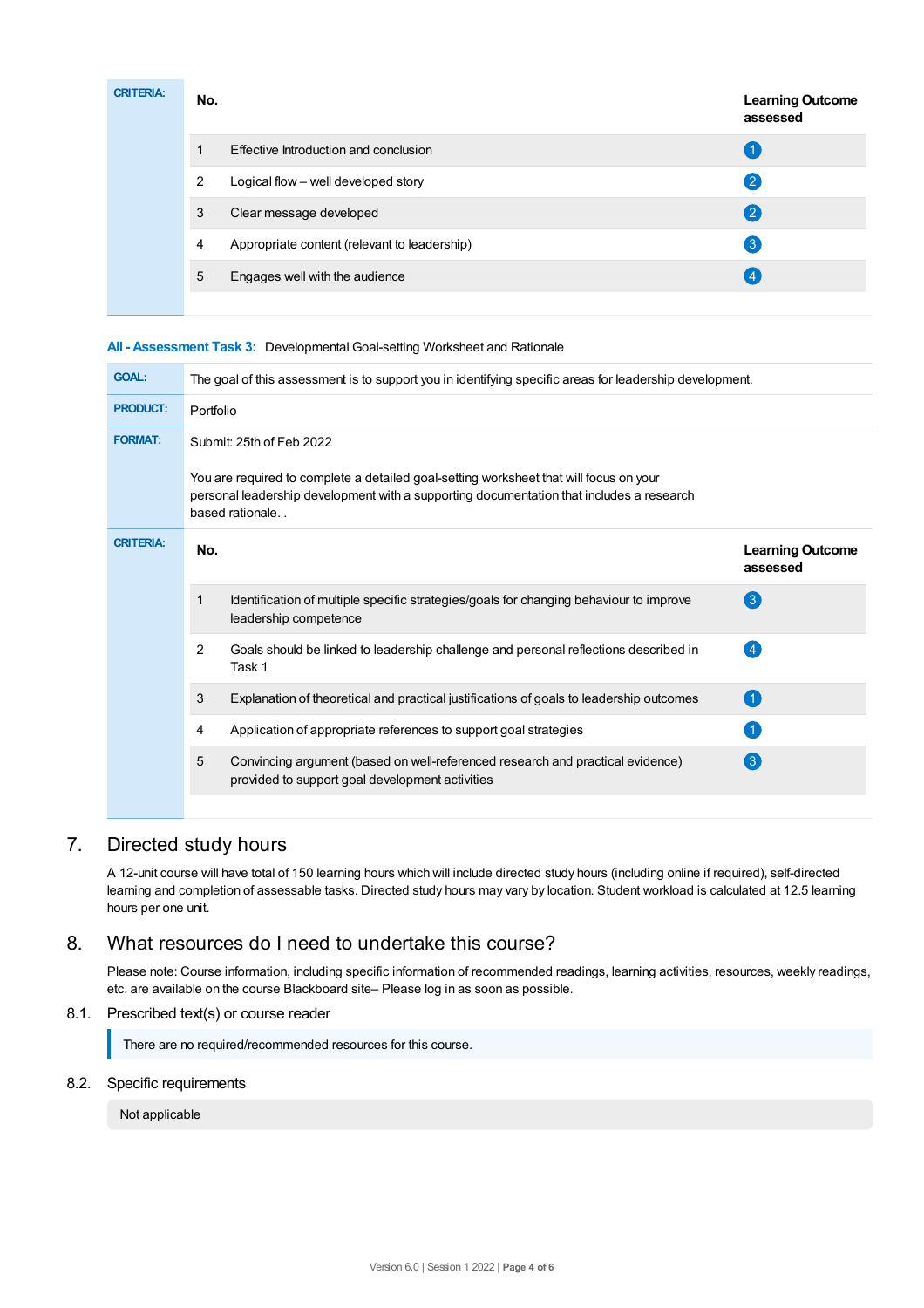# 9. How are risks managed in this course?

Health and safety risks for this course have been assessed as low. It is your responsibility to review course material, search online, discuss with lecturers and peers and understand the health and safety risks associated with your specific course of study and to familiarise yourself with the University's general health and safety principles by reviewing the online [induction](https://online.usc.edu.au/webapps/blackboard/content/listContentEditable.jsp?content_id=_632657_1&course_id=_14432_1) training for students, and following the instructions of the University staff.

# 10. What administrative information is relevant to this course?

## 10.1. Assessment: Academic Integrity

Academic integrity is the ethical standard of university participation. It ensures that students graduate as a result of proving they are competent in their discipline. This is integral in maintaining the value of academic qualifications. Each industry has expectations and standards of the skills and knowledge within that discipline and these are reflected in assessment.

Academic integrity means that you do not engage in any activity that is considered to be academic fraud; including plagiarism, collusion or outsourcing any part of any assessment item to any other person. You are expected to be honest and ethical by completing all work yourself and indicating in your work which ideas and information were developed by you and which were taken from others. You cannot provide your assessment work to others.You are also expected to provide evidence of wide and critical reading, usually by using appropriate academic references.

In order to minimise incidents of academic fraud, this course may require that some of its assessment tasks, when submitted to Blackboard, are electronically checked through SafeAssign. This software allows for text comparisons to be made between your submitted assessment item and all other work that SafeAssign has access to.

#### 10.2. Assessment: Additional Requirements

Eligibility for Supplementary Assessment

Your eligibility for supplementary assessment in a course is dependent of the following conditions applying:

The final mark is in the percentage range 47% to 49.4%

The course is graded using the Standard Grading scale

You have not failed an assessment task in the course due to academic misconduct

#### 10.3. Assessment: Submission penalties

Late submission of assessment tasks may be penalised at the following maximum rate:

- 5% (of the assessment task's identified value) per day for the first two days from the date identified as the due date for the assessment task.

- 10% (of the assessment task's identified value) for the third day - 20% (of the assessment task's identified value) for the fourth day and subsequent days up to and including seven days from the date identified as the due date for the assessment task.

- A result of zero is awarded for an assessment task submitted after seven days from the date identified as the due date for the assessment task. Weekdays and weekends are included in the calculation of days late. To request an extension you must contact your course coordinator to negotiate an outcome.

## 10.4. Study help

For help with course-specific advice, for example what information to include in your assessment, you should first contact your tutor, then your course coordinator, if needed.

If you require additional assistance, the Learning Advisers are trained professionals who are ready to help you develop a wide range of academic skills. Visit the Learning [Advisers](https://www.usc.edu.au/current-students/student-support/academic-and-study-support/learning-advisers) web page for more information, or contact Student Central for further assistance: +61 7 5430 2890 or [studentcentral@usc.edu.au](mailto:studentcentral@usc.edu.au).

#### 10.5. Wellbeing Services

Student Wellbeing provide free and confidential counselling on a wide range of personal, academic, social and psychological matters, to foster positive mental health and wellbeing for your academic success.

To book a confidential appointment go to [Student](https://studenthub.usc.edu.au/) Hub, email [studentwellbeing@usc.edu.au](mailto:studentwellbeing@usc.edu.au) or call 07 5430 1226.

#### 10.6. AccessAbility Services

Ability Advisers ensure equal access to all aspects of university life. If your studies are affected by a disability, learning disorder mental health issue, , injury or illness, or you are a primary carer for someone with a disability or who is considered frail and aged, [AccessAbility](https://www.usc.edu.au/learn/student-support/accessability-services/documentation-requirements) Services can provide access to appropriate reasonable adjustments and practical advice about the support and facilities available to you throughout the University.

To book a confidential appointment go to [Student](https://studenthub.usc.edu.au/) Hub, email [AccessAbility@usc.edu.au](mailto:AccessAbility@usc.edu.au) or call 07 5430 2890.